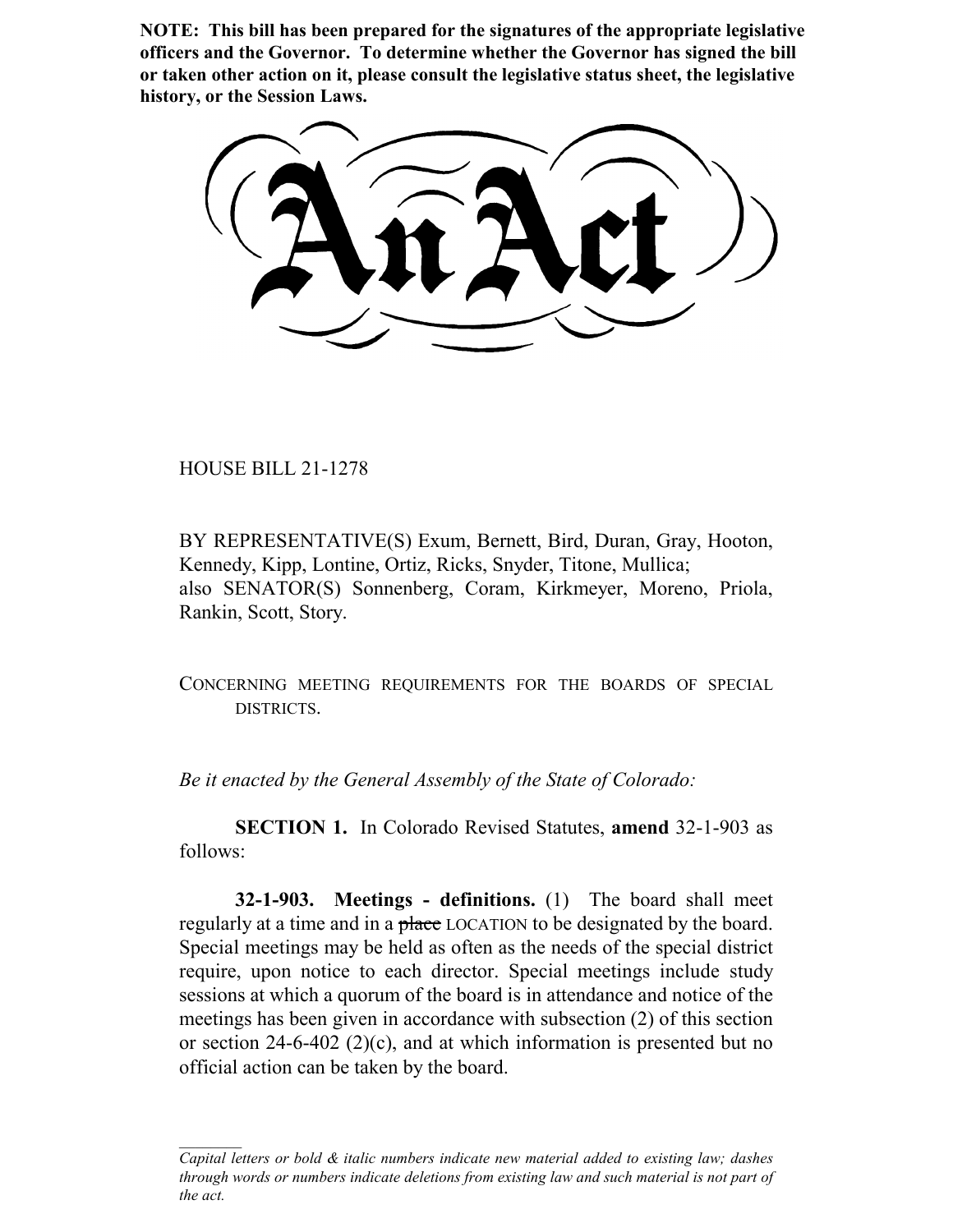$(1.5)$  All special and regular meetings of the board shall THAT ARE HELD SOLELY AT PHYSICAL LOCATIONS MUST be held at PHYSICAL locations which THAT are within the boundaries of the district or which THAT are within the boundaries of any county in which the district is located, in whole or in part, or in any county so long as the meeting PHYSICAL location does not exceed twenty miles from the district boundaries. The provisions of this subsection  $(1)$  SUBSECTION  $(1.5)$  governing the PHYSICAL location of meetings may be waived only if the following criteria are met:

(a) The proposed change of THE PHYSICAL location of a meeting of the board appears on the agenda of a regular or special meeting of the board; and

(b) A resolution is adopted by the board stating the reason for which a meeting MEETINGS of the board is ARE to be held in a PHYSICAL location other than under the provisions of this subsection  $(1)$  SUBSECTION  $(1.5)$  and further stating the date, time, and place PHYSICAL LOCATION of such meeting.

 $(2)$  (a) Notice of time and place LOCATION designated for all regular and special meetings shall be IS provided in accordance with section 24-6-402. Special meetings may be called by any director by informing the other directors of the date, time, and place LOCATION of such special meeting, and the purpose for which it is called, and by providing notice in accordance with section 24-6-402. All official business of the board shall MUST be conducted only during said regular or special meetings at which a quorum is present IN ATTENDANCE AT ANY LOCATION, and all said meetings shall be open to the public.

(b) THE MEETING NOTICE OF ALL MEETINGS OF THE BOARD THAT ARE HELD TELEPHONICALLY, ELECTRONICALLY, OR BY OTHER MEANS NOT INCLUDING PHYSICAL PRESENCE MUST INCLUDE THE METHOD OR PROCEDURE, INCLUDING THE CONFERENCE NUMBER OR LINK, BY WHICH MEMBERS OF THE PUBLIC CAN ATTEND THE MEETING.

(3) The notice posted pursuant to subsection (2) of this section for any regular or special meeting at which the board intends to make a final determination to issue or refund general obligation indebtedness, to consolidate the special district with another special district, to dissolve the special district, to file a plan for the adjustment of debt under federal

## PAGE 2-HOUSE BILL 21-1278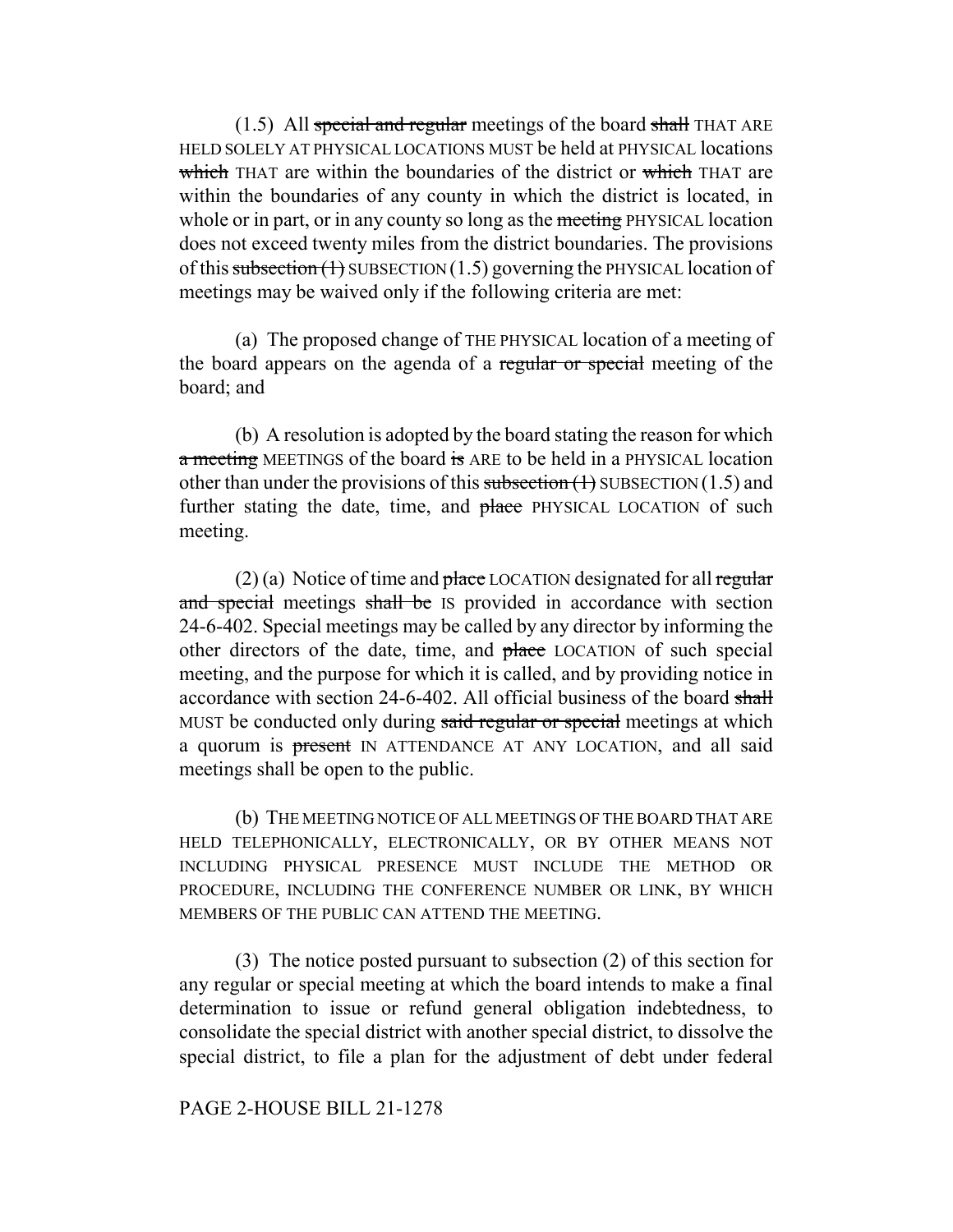bankruptcy law, or to enter into a private contract with a director, or not to make a scheduled bond payment, shall set forth such proposed action.

(4) THE METHOD OF CONDUCTING ANY MEETING HELD PRIOR TO THE EFFECTIVE DATE OF THIS SECTION, AS AMENDED, BY TELEPHONIC, ELECTRONIC, OR OTHER VIRTUAL MEANS IS VALIDATED, RATIFIED, CONFIRMED, AND MAY NOT BE CHALLENGED.

(5) AS USED IN THIS PART 9, UNLESS THE CONTEXT OTHERWISE REQUIRES:

(a) "LOCATION" MEANS THE PHYSICAL, TELEPHONIC, ELECTRONIC, OTHER VIRTUAL PLACE, OR COMBINATION OF SUCH MEANS WHERE A MEETING CAN BE ATTENDED.

(b) "MEETING" HAS THE SAME MEANING AS SET FORTH IN SECTION  $24-6-402$  (1)(b).

**SECTION 2. Safety clause.** The general assembly hereby finds,